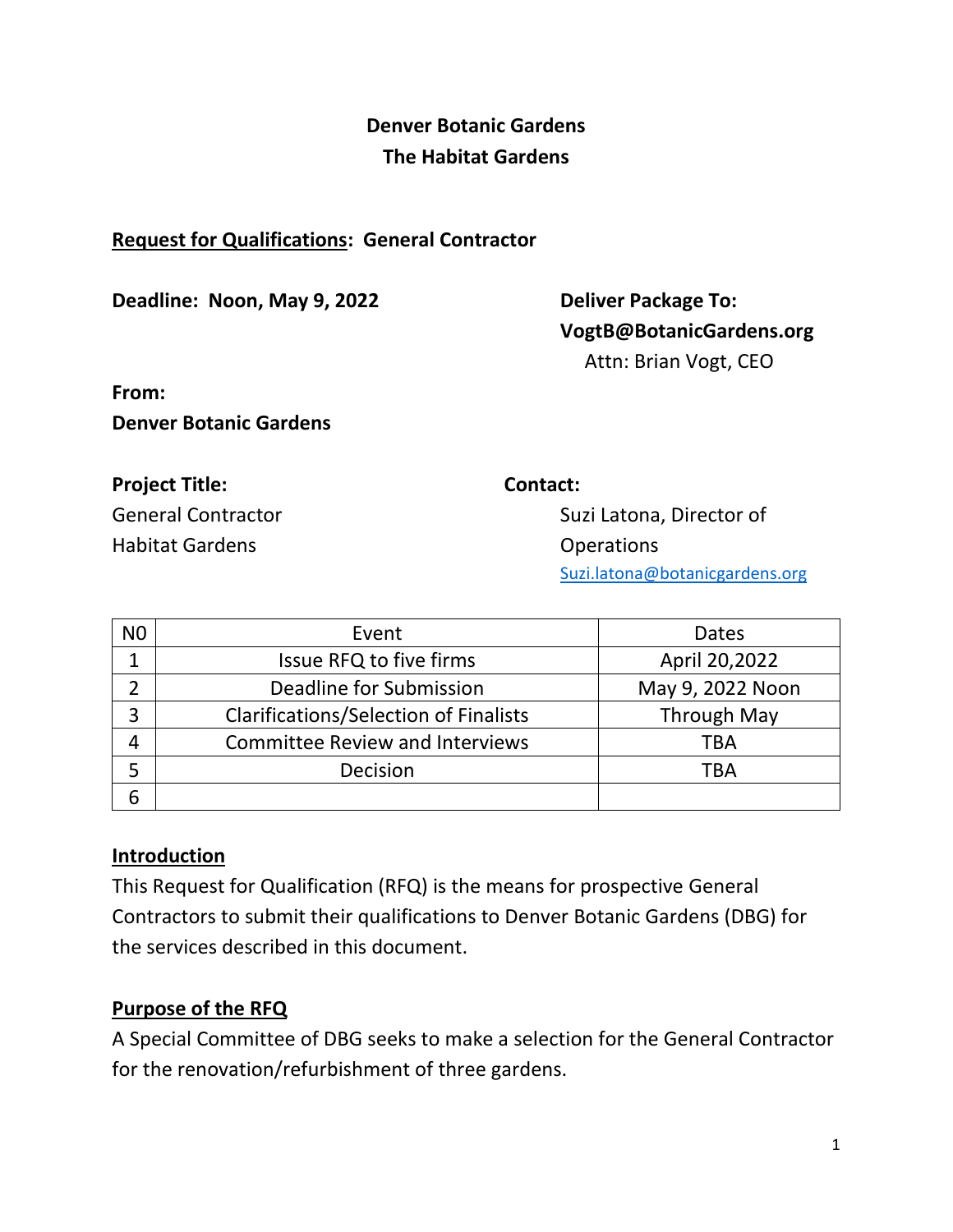This project is currently under design and construction is slated to commence in late 2022. Selection will be made on the basis of qualifications as outlined in this request. The Special Committee will identify the selected General Contractor in a timely manner and issue the appropriate paperwork shortly thereafter. The intent is to award to a General Contractor who will assist DBG and the Architect in evolving schematic design to construction documents. Preconstruction assessment meetings will be critical, as will review and feedback sessions from committees, Board and staff.

## **Project Description**

Situated along the southern edge of the Denver Botanic Gardens, the Habitat Gardens will address deferred maintenance by renovating spaces devoted to distinct habitats and solving problems posed by inaccessibility, poor drainage and aging, damaged infrastructure. From an elevated birds and bees walk and pollinators plaza, to a lower willow garden and stream course, to a sculpted Himalayan Garden, the Habitat Gardens will further enhance the Denver Botanic Gardens' diverse range of habitats and plant collections.

The Birds and Bees Walk takes advantage of some elevated terrain and existing tree canopy while introducing a universally accessible boardwalk.. Pollinators' Plaza situated below the boardwalk will create a loop experience and become a gathering space for small groups and educational sessions. The Willow Plaza will replace an inaccessible plaza and dysfunctional water feature. The Himalayan Garden will improve circulation and drainage challenges in the southern section of June's PlantAsia while enhancing the space as an authentic, geographicallyfocused collection of plant specimens from the Himalayan region.

The total project work involves planning from 90% Schematic Design to Construction Design, preconstruction planning, coordination of subcontractors, collaborating with the Landscape Architect, Didier Design Studio, LLC, permitting, and construction once a GMP is agreed upon.

## **Responding to this Request for Qualification**

DBG has developed the schedule of events with dates as indicated on the first page of this document showing the key events in this solicitation process. The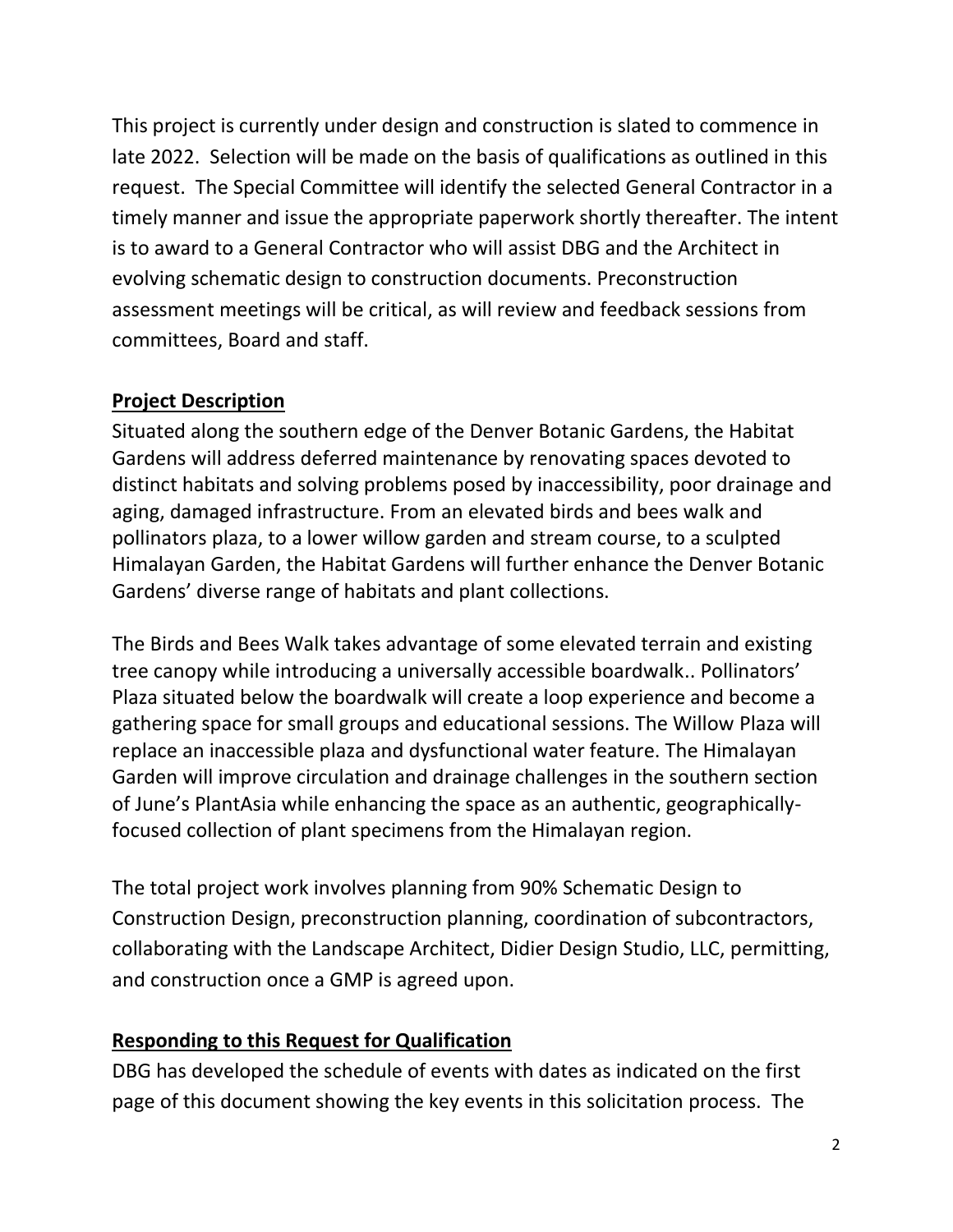RFQ and schedule are subject to change and DBG will send notifications of changes to this RFQ or the schedule to prospective Proposers.

## **If your organization wishes to submit questions, please provide your questions via email to the following:**

Brian Vogt, CEO [vogtb@botanicgardens.org](mailto:vogtb@botanicgardens.org) Suzi Latona, Director of Operations [suzi.latona@botanicgardens.org](mailto:suzi.latona@botanicgardens.org)

#### **Preparing and Packaging Your Qualification submittal:**

Qualification submittals should provide straightforward, concise information that satisfies the requirements noted in this RFQ. Emphasis should be placed on brevity, conformity to the RFQ instructions, with completeness and clarity of content. Organizing qualification submittals into the tab order suggested below will not only help each proposer achieve the proper emphasis, but will facilitate review and evaluation. Please limit to 30 single sided pages or less including all exhibits.

Each Proposer's Statement of Qualification (SOQ) should clearly and accurately demonstrate specialized knowledge and experience regarding relevant experience. In a sealed envelope (clearly marked):

Qualification Submittal (Firm Name)

Project Name: General Contractor DBG Pollinator Gardens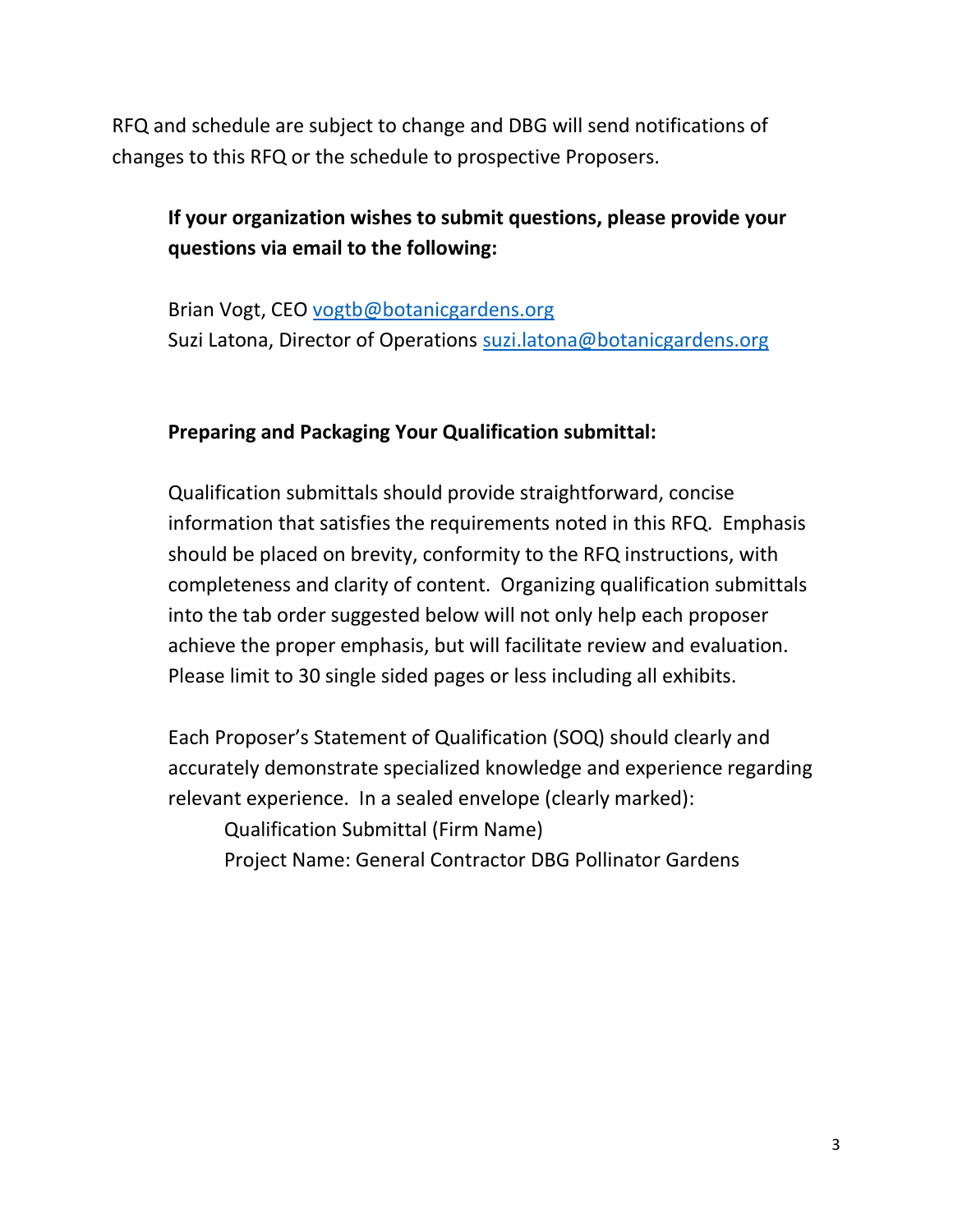## **Please Submit the following:**

**Cover Letter:** Provide a cover letter that references this RFQ and confirms that all elements of the RFQ have been read and understood and that the Proposer takes no exception to material provided. The cover letter shall be one page maximum and signed by an individual authorized to bind the Proposer contractually. Include in the letter:

- The exact legal name, address, telephone and fax numbers and federal tax identification number of the organizations proposing to do business with DBG.
- The name, telephone, fax, address and email address of one business person who is the organization's designated representative.
- The name, telephone, fax, address and email address of the contracts management or legal representative who will liaise with DBG in contractual matters.

## **Descriptive Application for Construction**

**Tab A:** The prospective General Contractor shall provide specific information regarding experience in constructing similar projects, information regarding that experience, expertise of the key personnel and description of the capacity to deliver high quality services for these projects. Further, the prospective General Contractor will describe their specific experience and ability to comply with the City and County of Denver's social ordinances, including requirements for payment of prevailing wages and for the meeting the determined percentage inclusion of small business enterprise, equal employment opportunity, and minority and women business enterprise participation.